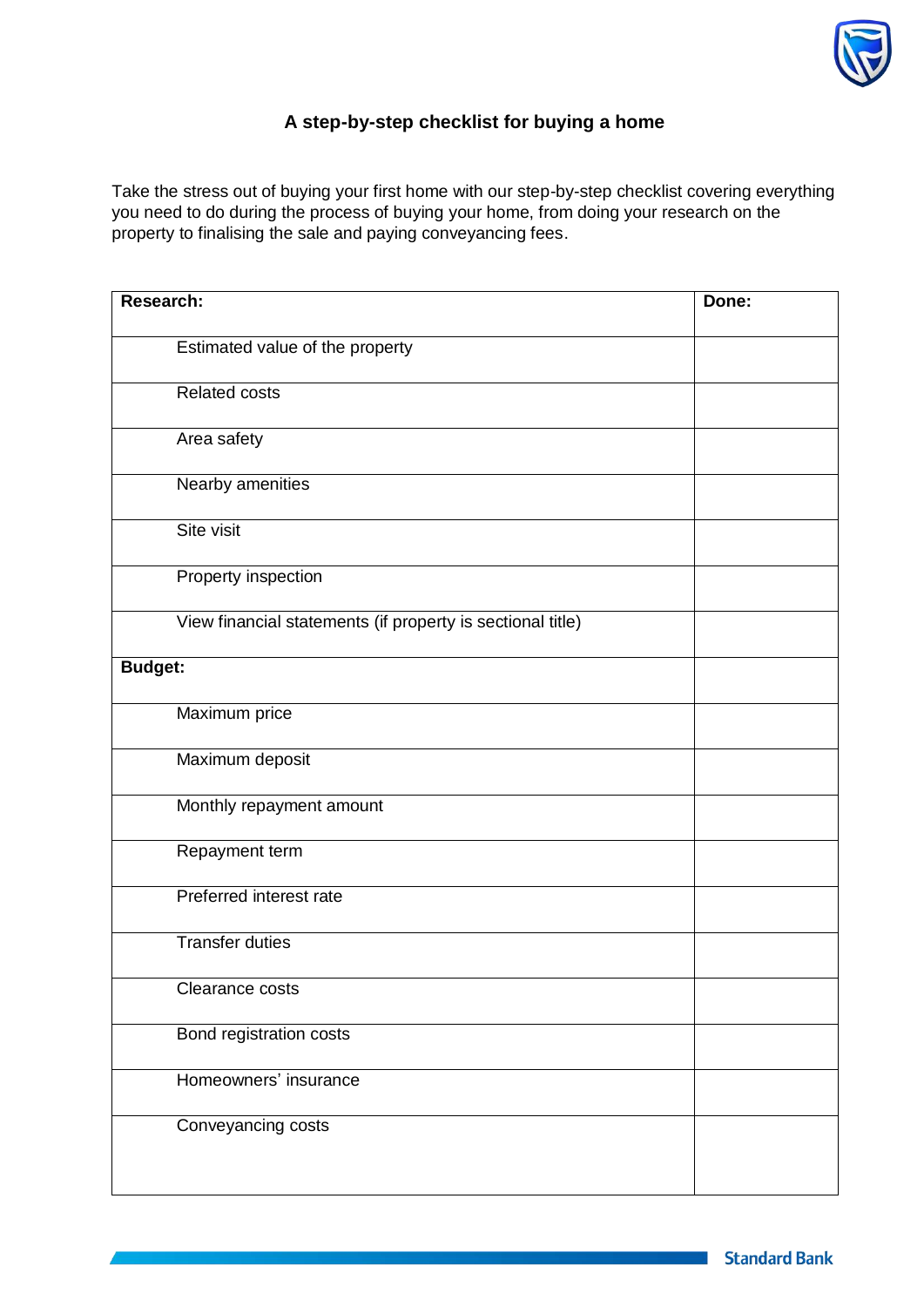

| Moving costs                                                            |  |
|-------------------------------------------------------------------------|--|
| Property inspection costs                                               |  |
| <b>Get pre-approval online:</b>                                         |  |
| Provide personal details                                                |  |
| Make PIP declaration and give consent to access personal<br>information |  |
| Provide details of income                                               |  |
| Provide details of expenses                                             |  |
| Make an offer to purchase stipulating:                                  |  |
| Purchase price                                                          |  |
| Conditions of sale                                                      |  |
| Occupation date                                                         |  |
| Occupational rent                                                       |  |
| Deposit                                                                 |  |
| <b>Fixtures</b>                                                         |  |
| Prepare documents for your home loan application:                       |  |
| Copy of your ID                                                         |  |
| 3 Months' bank statements                                               |  |
| Copy of payslip                                                         |  |
| List of income and expenses                                             |  |
| Pre-approval letter                                                     |  |
| Signed offer to purchase                                                |  |
| Submit your home loan application online                                |  |
| Get a quote and apply for homeowners' insurance online                  |  |
| Once your home loan application is approved:                            |  |
| Provide seller with proof that application has been approved            |  |
| Supply original ID                                                      |  |